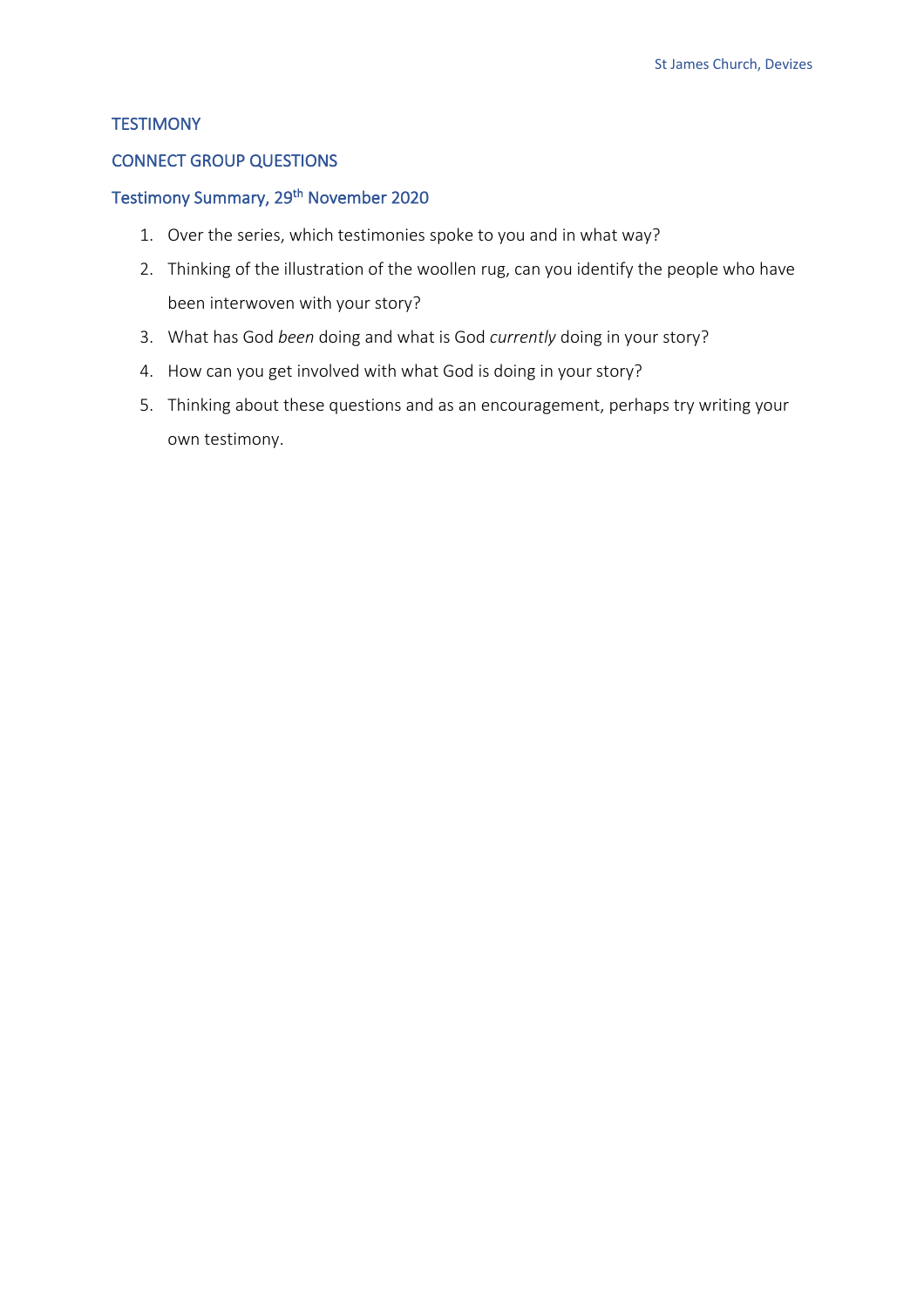# Testimony #11. Eleanor Wallace, Sunday 22nd November 2020

- 1. How are you feeling?
- 2. What priority do you tend to give to feelings / emotions and rational thoughts? Equal or more one-sided?
	- a. Why do you think this is?
- 3. What do you think of the description of God as an inventor with every part of us being important?
	- a. How could this illustration be improved?
- 4. Read John 11:1-44. Why do you think it is important that Jesus took the time to experience emotions?
	- a. How might this help you to give time to your emotions?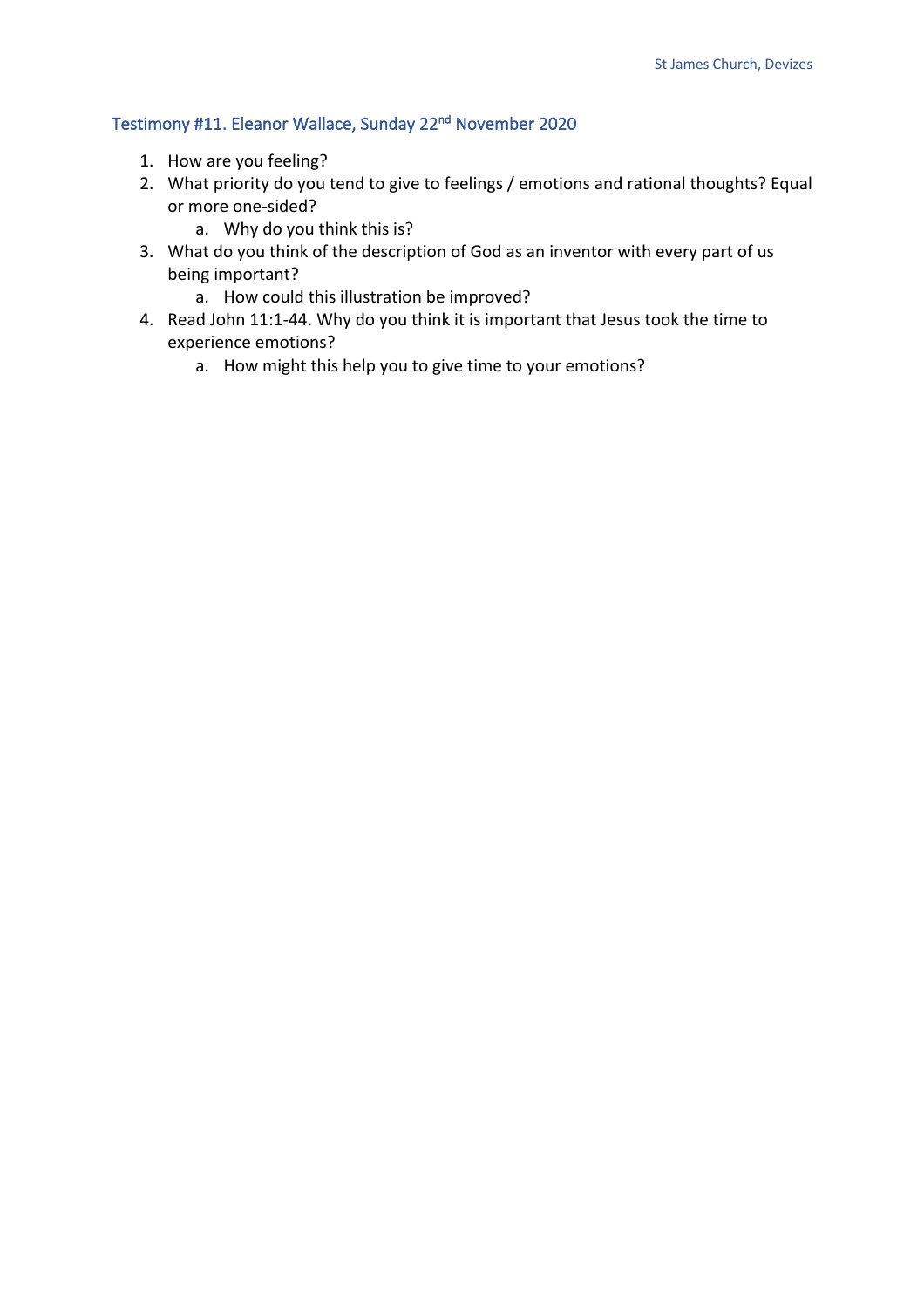## Testimony #10. Mike Wilmott, Sunday 15<sup>th</sup> November 2020

- 1. How did you respond when Mike spoke of his being a 'nothing spectacular' testimony? Did it resonate with you?
- 2. In what way is Christian culture guilty of celebrating the spectacular over the obedient and faithful? Can you think of examples?
- 3. How does this (your response to Q2) impact upon the faith journeys and wellbeing of those (most of us) whose testimony is also 'nothing spectacular'?
- 4. Have you ever been on the receiving end someone's unspectacular generosity, forgiveness, wisdom, giving of themselves and their time? Who? What did you receive? How it support you? How did it make you feel? Did it matter that it wasn't spectacular?
- 5. How do you respond to the life and faith of Boaz as seen in the Book of Ruth?
- 6. Read Ruth 4:1-6, in which Boaz redeems Ruth. What to you note about Boaz's character during the exchange with the closest relative to Noami (and therefore the first in line to redeem Ruth). How does this action of Boaz (again) show how Boaz, in his faithfulness and obedience, echo the actions of God towards each of us.
- 7. Who, in an 'unspectacular' way, are you being called to be alongside today?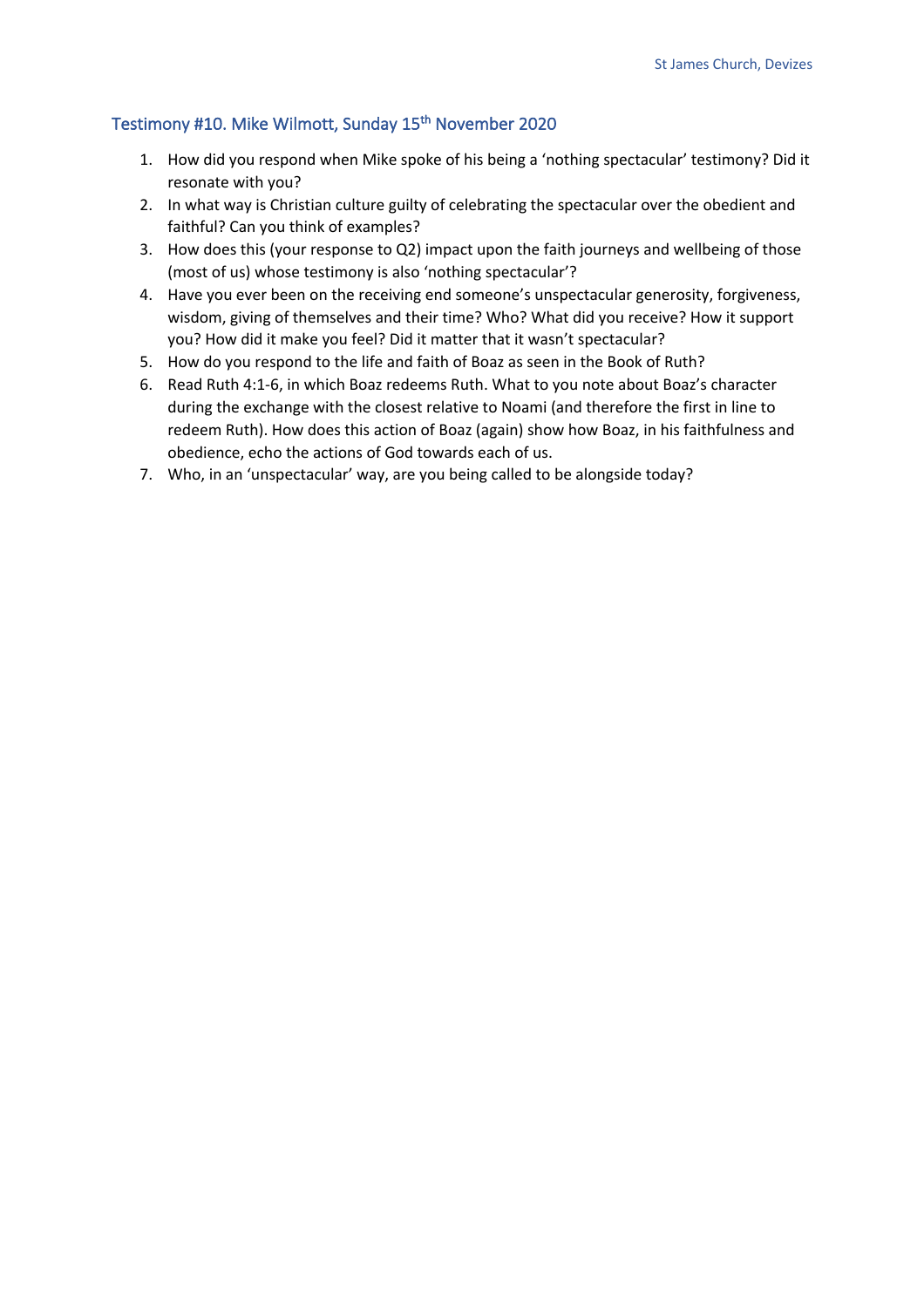#### Testimony #8. Helen Sharples, Sunday 1st November 2020

- 1. Look at the different passages which contain God's promise. What types of situation do they include?
	- i. Genesis 26:24; Genesis 28:15;
	- ii. Joshua 3:7
	- iii. Isaiah 41:10; Isa 43:5;
	- iv. Jeremiah 1:8; 1:19; 15:20; 30:11; 42:11; 46:28;
	- v. Haggai 1:13; 2:4
	- vi. Matthew 28:20
	- vii. Acts 18:10
	- b. What situations do you need to know that God is with you?
- 2. How easy do you find it to know and trust God's promise?
- 3. Why do you think God sends people to be part of his presence with us?
	- a. Can you identify people in your story who have 'gifts' and reminders of God's promise?
- 4. Naomi initially tried to deter Ruth from remaining with her. Why do we sometimes find it hard to accept support?
- 5. If you keep one ear to God, who might he be calling you to as his 'gift' to them?
	- a. In these challenging and different times, how might you be able to support them?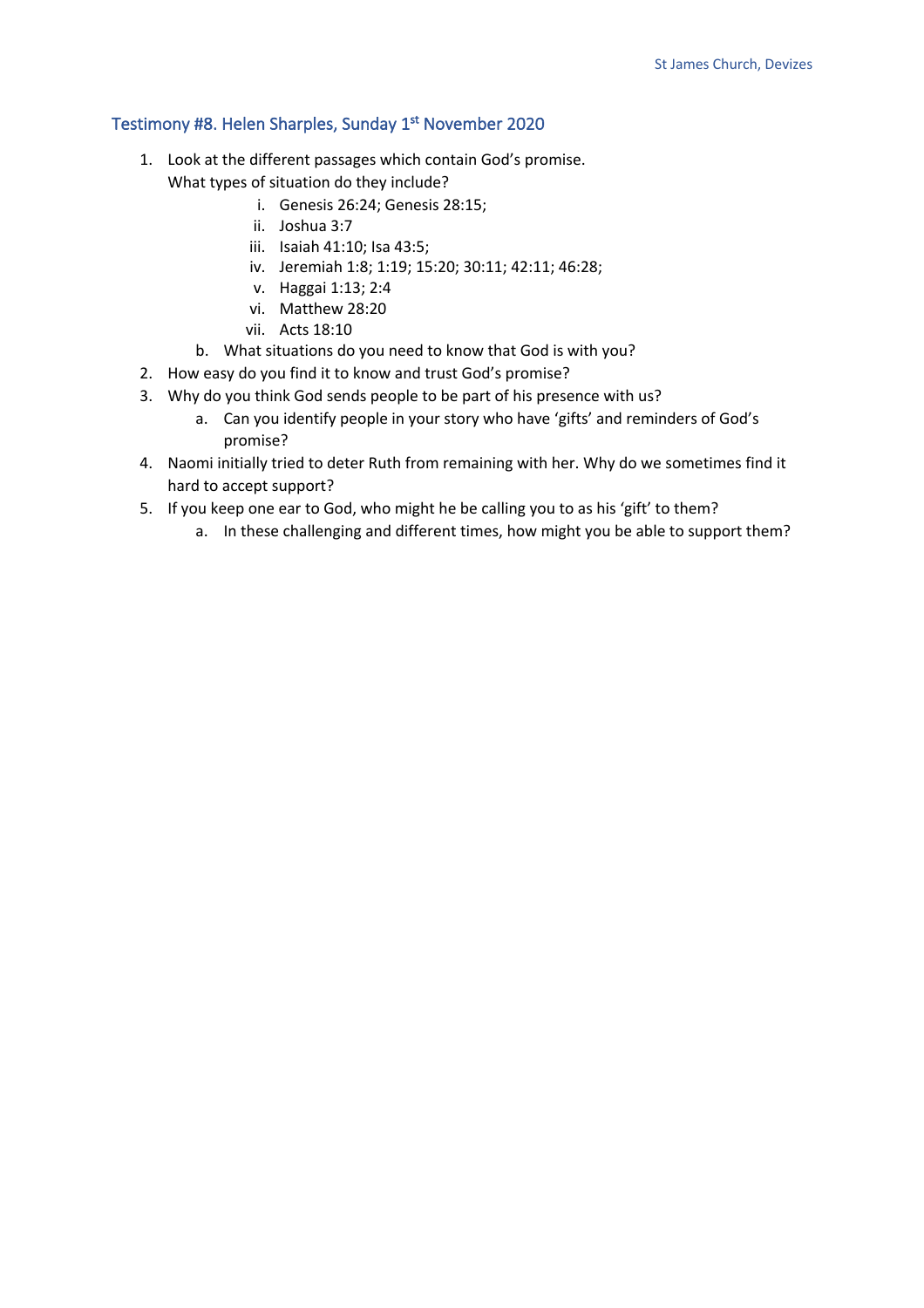#### Testimony #7. Alex Irvine, Sunday 25<sup>th</sup> October 2020

(This is the full talk Keith planned to give. Questions/prompts are in bold.)

I wonder what struck you the most about what Alex shared. Maybe after this service you could sit and think, share with others if you are able, what was it that has meant the most from what he said.

I want to keep my reflection short today.

I want to make a few quick observations following on from Alex's testimony and end with one simple point.

- 1. Followers of Jesus are changed people; and are continuously being changed. Just to be clear it should be changing us for the better. As a dad, as husband, a wife, a friend, an employer being changed to be more like the one we follow. Sometimes that can start with a dramatic encounter, as with Paul on the road to Damascus, but more often, as with Jesus' first followers, the 12 disciples, it usually takes years of following Jesus, and is an ongoing process of being transformed to be more like Jesus (2 Cor 3:18) How is your faith changing you? How do you want your faith to change you? What do you need to do to enable God to work in you to bring about these changes?
- 2. Being a follower of Jesus creates a thankful heart. Even when there is much that is difficult, and without underplaying or denying the difficulties, thankfulness directed towards God, the source of all that is good, and right and worthy of our thanks, radiates from the heart. This doesn't just happen. At least two things need to happen. We need to recognise the ultimate source of our thankfulness; the cross and Jesus' resurrection where the darkest of situations did not dimmish God's light, power or love. The other thing we need to do is to continuously cultivate a thankful heart. We need to work at it. There are times when it is an act of will to give thanks. That is what we see in the Psalms; the writer, at the end of listing all that is wrong in life, wills their will to give thanks to God. Recognise in your life what it is you can give thanks to God for. If you have young children, ask them at the end of the day, what was the best bit of the day and then pray thank you to God with them for that.
- 3. Followers of Jesus are never alone. This is the Good News that we celebrate at Christmas; Emmanuel, God is with us, in Jesus, through his Spirit being resident in us. (How do we at St James, as individuals and a church family, share with others that God is with them this Christmas? What can you do this Christmas? Let Keith know your plans, so they can be shared with others.) Sometimes, at the toughest times and in the darkest of situations, we may feel that we are alone and God can feel distant, but…
- 4. Followers of Jesus, journey with others. We don't do this alone. We journey together. We meet with other followers to share life, to give and receive encouragement. To share a joke, have a laugh, and sometimes share one another's tears. The Rule of 6 means you can meet with 5 others, and for most of us one other is enough. (Who are you journeying with?)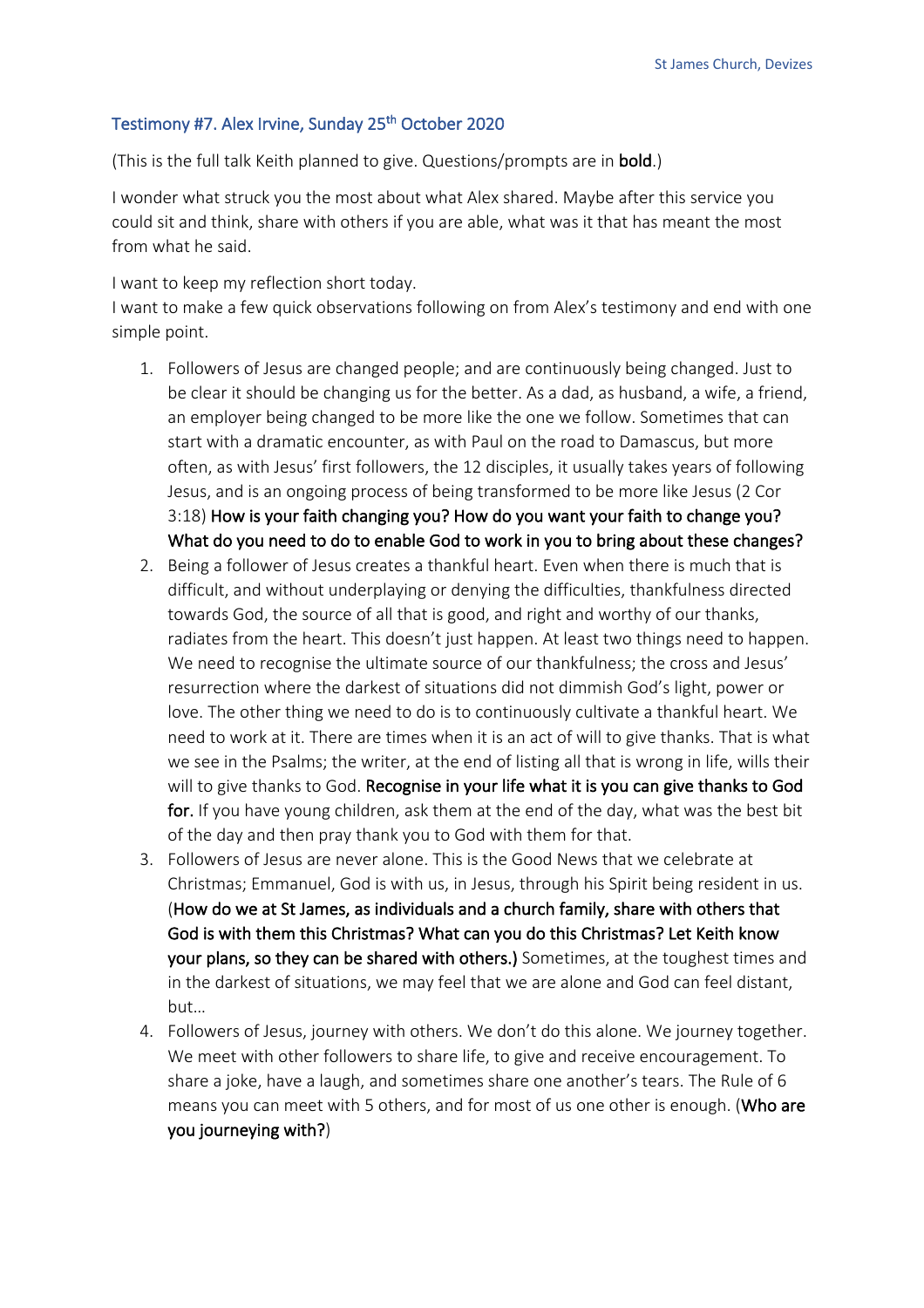- 5. A short one this one. But probably the biggest one. Followers of Jesus are forgiven. (For private reflection. Are there areas of your life which you need to share with God and know his forgiveness?)
- 6. Followers of Jesus have a broader perspective, a heart of compassion and a desire to respond. We don't live within the narrow and self-centred confines of our own lives, and the lives of our family, we see the bigger human picture. We need to continuously entrust God with our loved one, so that we can see, with a Christ-like heart, what is going on further afield. To see what is going on in the hospital bed next to the one our loved one is in, to see what is going on in our neighbourhood, to see our brothers and sisters in South Sudan, to see the impact of modern-day slavery and our devastation of the environment. And our heart is filled with compassion and a desire to respond. To respond with prayer, with our voice, with our resources, with our career choices, with our shopping choices, with how we spend our time and direct our lives. (What are you passionate about? What has God given you a heart for?)
- 7. And this is my final observation. Followers of Jesus have his strength. This goes back to what Rachel said a few weeks ago and the bit in Paul's letter to the church in Greece – I can do all things through Christ who strengthens me. (Where do you need God's strength today?)

OK my one point is this:

It is a relationship, not a religion.

If you are sat there thinking, well as a follower I am not being changed for the better, don't feel v thankful, feel alone, journey alone, feel unforgiven, are often selfish and do stuff without the support and strength of Jesus, the first thing to say in response is, you are not alone. The Bible is full of people just like you and me; followers of God who often get it wrong. And if we were sat in church together, we could look around and see a whole load of other people who get it wrong.

But the second thing to say is, if we approach this recognition of our situation by thinking, 'How do we get ourselves right?', we could end up creating a religion, with a load of rules and not much else. But God does not want us to be religious, he wants us to be relational; he wants us to have relationship with him. And the best way to have a relationship with God is through Jesus, because see who God is by looking at Jesus.

Let me put it another way. When you were listening to Alex's testimony; the bits that resonated most with you; at those moments, was your response 'I want to have more of that kind of a religion' or was it 'I want to have more of that kind of relationship with God.' Did it sound to you as if Alex was talking about a religion or a relationship?

Alex's testimony, like those we've heard before, are not religious stories, they are accounts of a relationship; between a person and Jesus. They are accounts of how that relationship has transformed the person, their lives, their relationships, their direction of travel. Sometimes they are messy, sometimes they are difficult, but always they show God's character, his love, his presence, his provision. Just like the accounts we read in the Bible.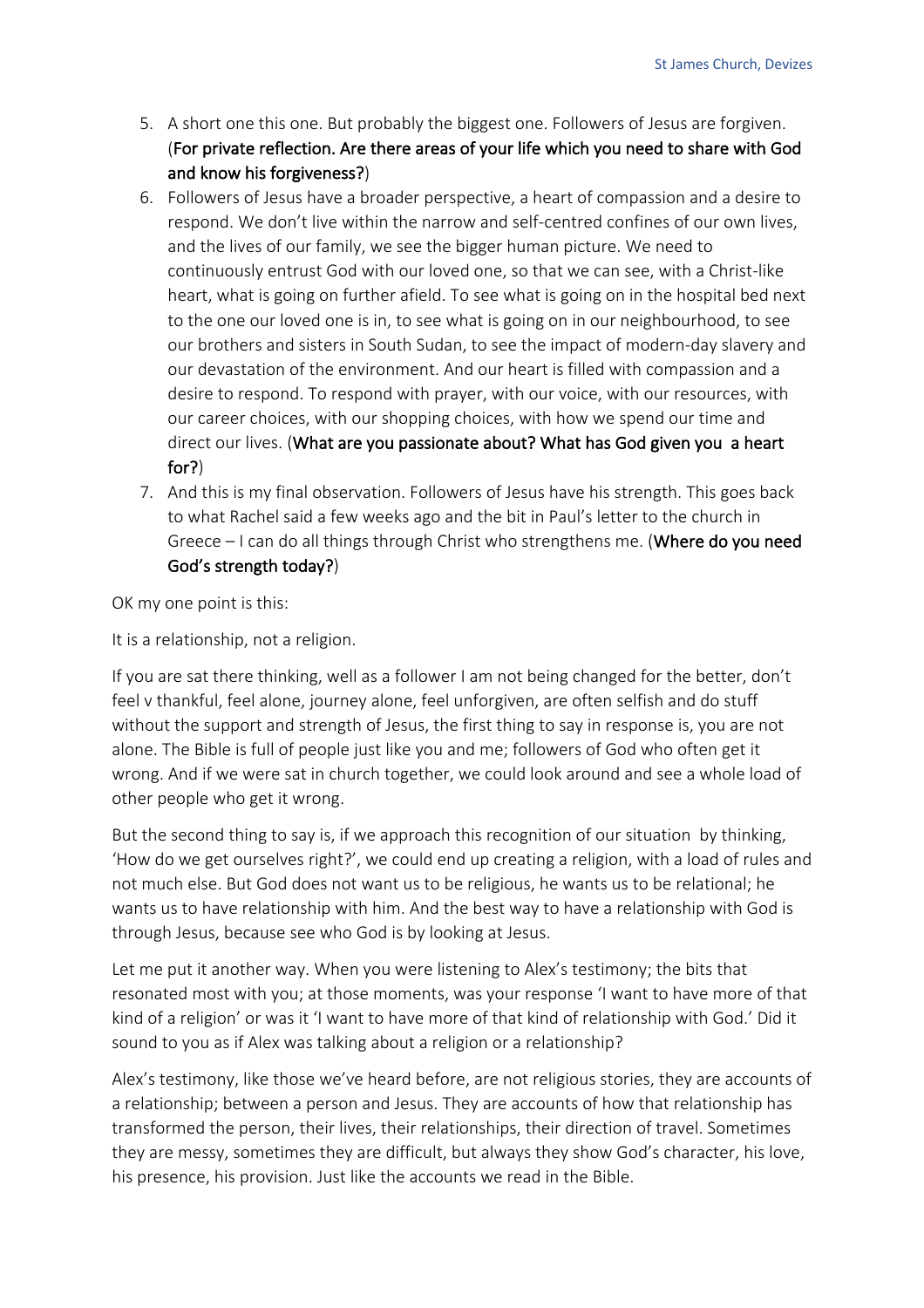Alex said that the start of his relationship with God, when he chose to get Christened, was the best decision he had ever made. Have you made any good decisions lately?

Do you have a relationship with God or a religion? What's the difference between the two for you?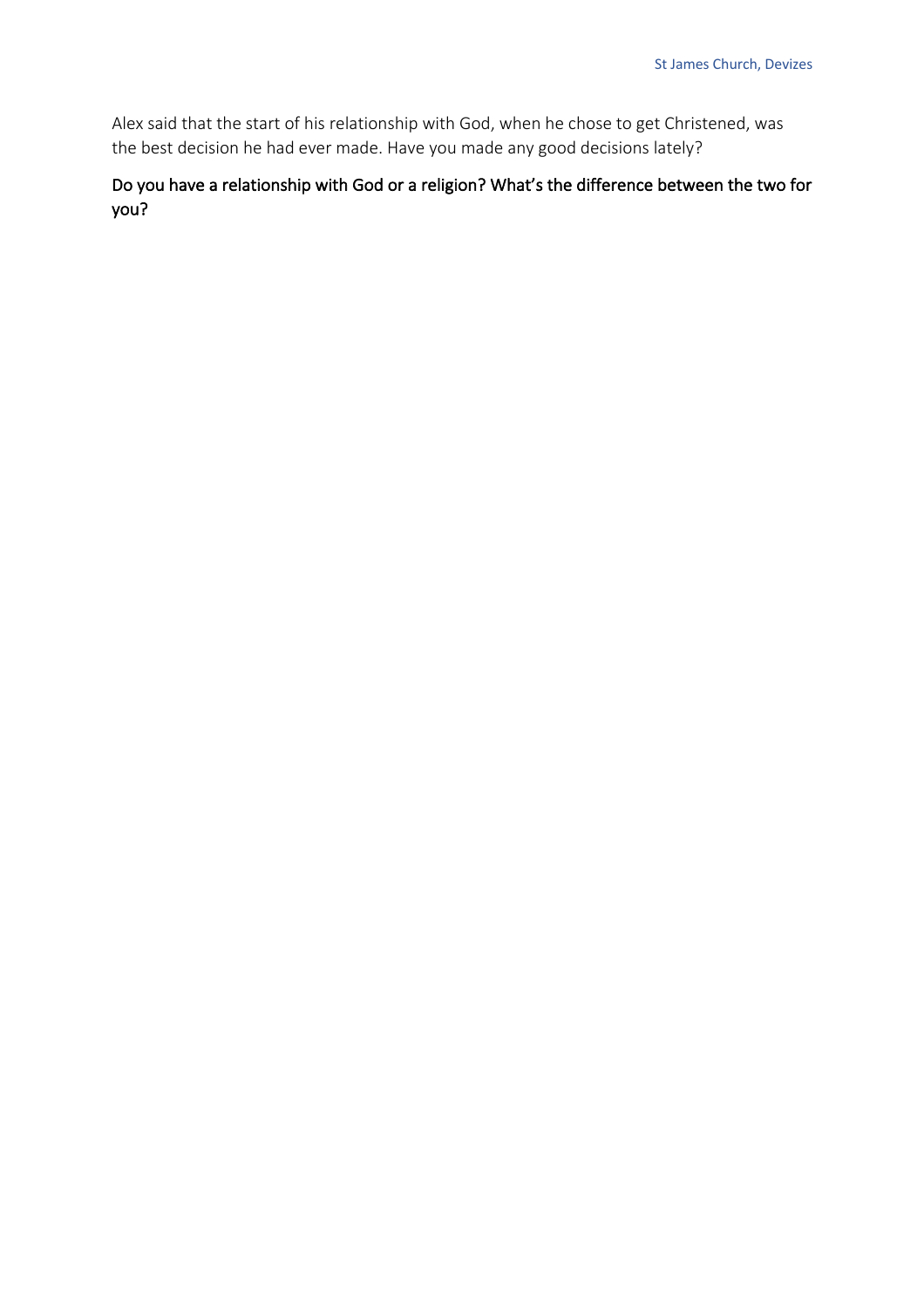# Testimony #6. Steve Dewar, Sunday 11<sup>th</sup> October 2020

- 1. What struck you from this talk?
	- a. What did you find most helpful / challenging?
- 2. Have you ever felt outside of the category of "loved"?
	- a. What helped you know you were included?
- 3. How would you describe the Father's heart to a friend?
- 4. What has God given you a heart / passion for?
- 5. What might stop you from sharing the Father's heart?
	- a. How can you overcome this obstacle?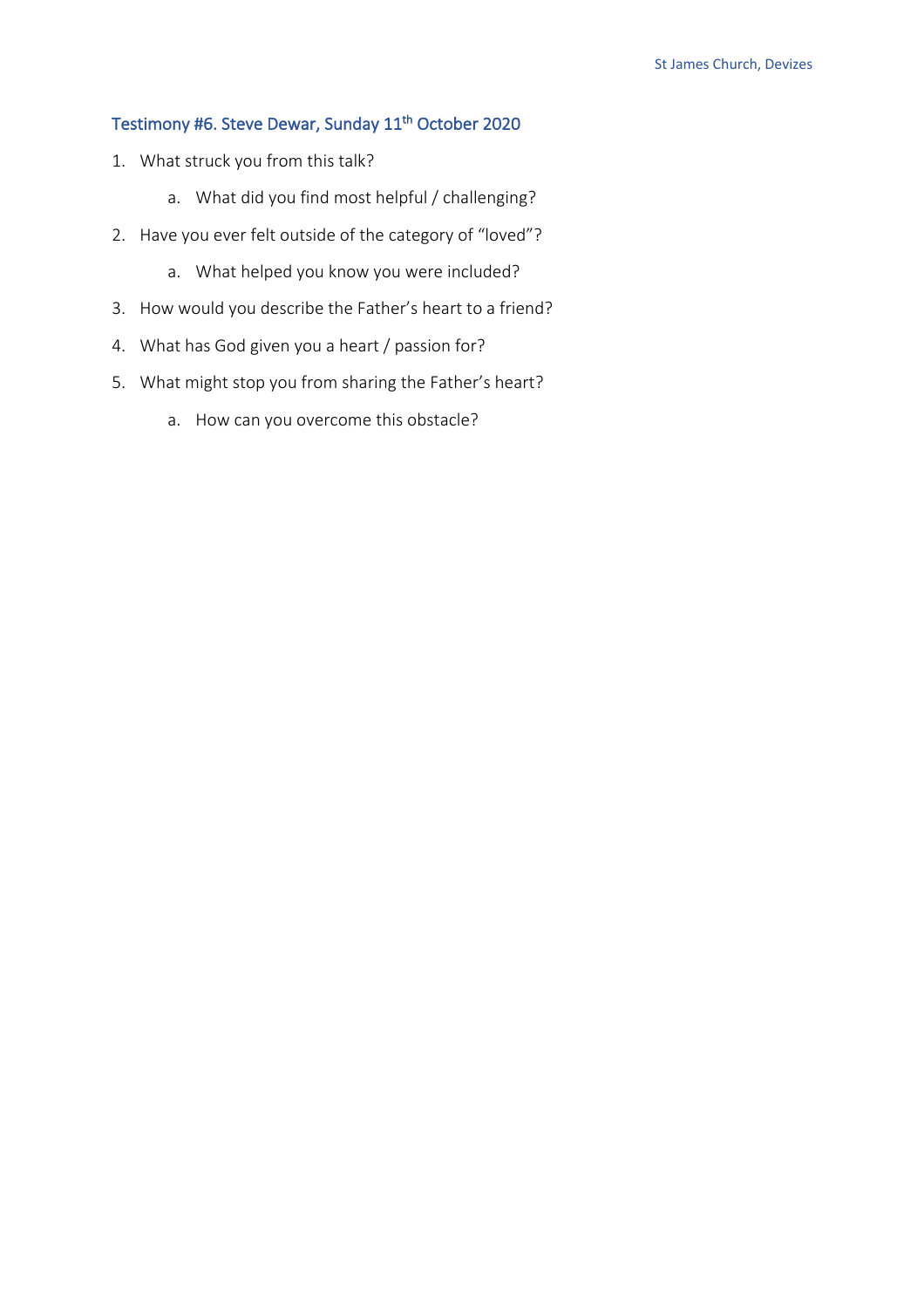#### Testimony #5. Rachel Gardner-Poole, Sunday 4th October 2020

Before your CG meeting it might be useful to ask your group to think about their 'go-to' verse in the Bible and why they value it beforehand.

1. What is your 'go-to' Bible verse and why do you value it?

2. In the disappointments, challenges and opportunities of life where do you go to find the strength needed? Are these good gifts from God you can give thanks for, or are they misuses of God's gifts that you need to repent of?

3. As a culture/nation where do we go to find the strength we need to deal with the disappointments, challenges and opportunities of life? Are these good gifts from God that we can give thanks for, or are they misuses of God's gifts that we need to repent of?

4. Rachel spoke about the challenges and opportunities in her life. In both challenges and opportunities, like so many followers of Jesus (including Paul), she looks to do all things through Jesus who gives her the strength needed. What can you do that will enable you to seek and find His strength for yourself? What can you do that will enable those around you to seek and find His strength when they face new challenges and opportunities?

5. Maybe you or someone you know has a low self-image. How does what Rachel shared about Psalm 139 help? 'God loves each one of us. We are fearfully and wonderfully made. He gives each on of us individual and unique gifts (and experiences - Keith) and we need to honour and respect that, not looking elsewhere, or hating ourselves. It's about trusting God. I came to realise that my way of thinking, of not liking myself was actually hurting God.'

6. To end. Rachel had two 'go-to' verses, Psalm 139 and Philippians 4:13. Read these out in your group, starting with Psalm, to start your time of prayer together. (You may want to prayerfully respond to Q3 here)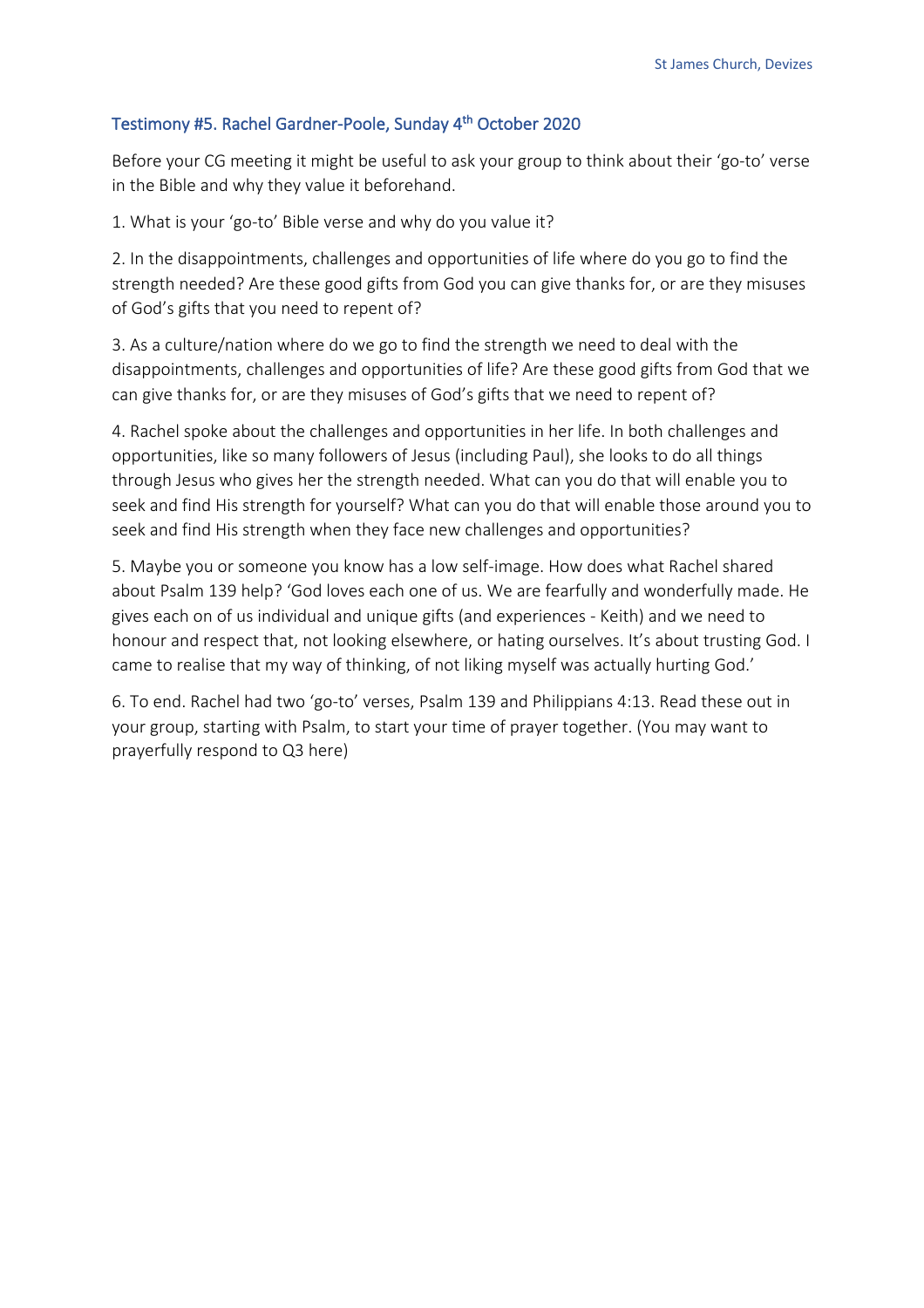# Testimony #4. Sarah Tarry, Sunday 27th September 2020

1. What struck you most from Sarah's testimony?

2. Do you sometimes struggle to believe that God welcomes you into his house in your muddy state?

3. How easy do you find it to allow God to clean you up instead of striving in your own strength to be clean?

4. How do you express creativity in your life?

5. How might you do something creative this week to worship God in a new or different way?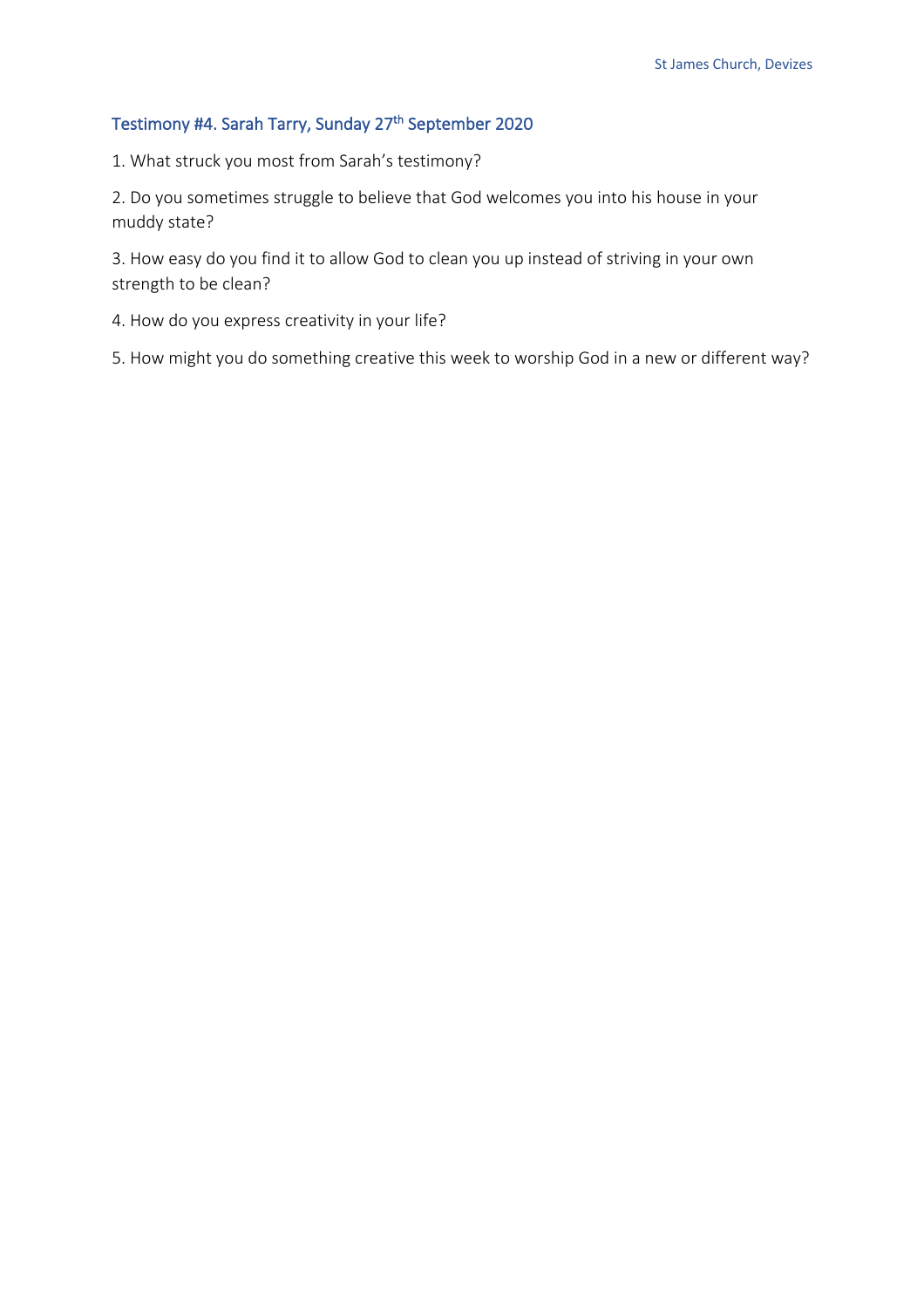### Testimony #3. Becky Seager, Sunday 20<sup>th</sup> September 2020

Before your CG meeting it might be useful to send out the link in Question 7 to your group to look at beforehand.

1. What is your favourite sad song? Why do you like it?

2. You don't have to share this with others, but from 1 (awful) to 10 (great) how is your mental wellbeing today.

3. What things impact most on your mental wellbeing (lack of sleep, anxiety about work, your physical health, your relationships, etc)

4. What impacted you most about what Becky shared in her testimony?

5. What 'ways out' (crying out to God, prayer, remembering, friends, family and church, the Bible, and hope in the resurrection) that Becky used, do you rely on/could you develop more?

6. We can have a strong faith and suffer from mental health issues, just like we can have a strong faith and have a broken leg. So, why do we make matters worse for ourselves and others by thinking that poor mental health results from a lack of faith?

7. Having better conversations about mental health is important. The Christian Mind and Soul Foundation is an excellent resource around the area of faith and mental health. Read the article below. After each of the 6 conversations types listed, stop and discuss your responses. https://www.mindandsoulfoundation.org/Articles/515149/Mind\_and\_Soul/Articles/6\_Christi an\_Mental.aspx

8. In the light of your discussions around Q7, how do we talk well about the hope there is in Jesus, his resurrection and the hope found in Lamentations 3:22-24.